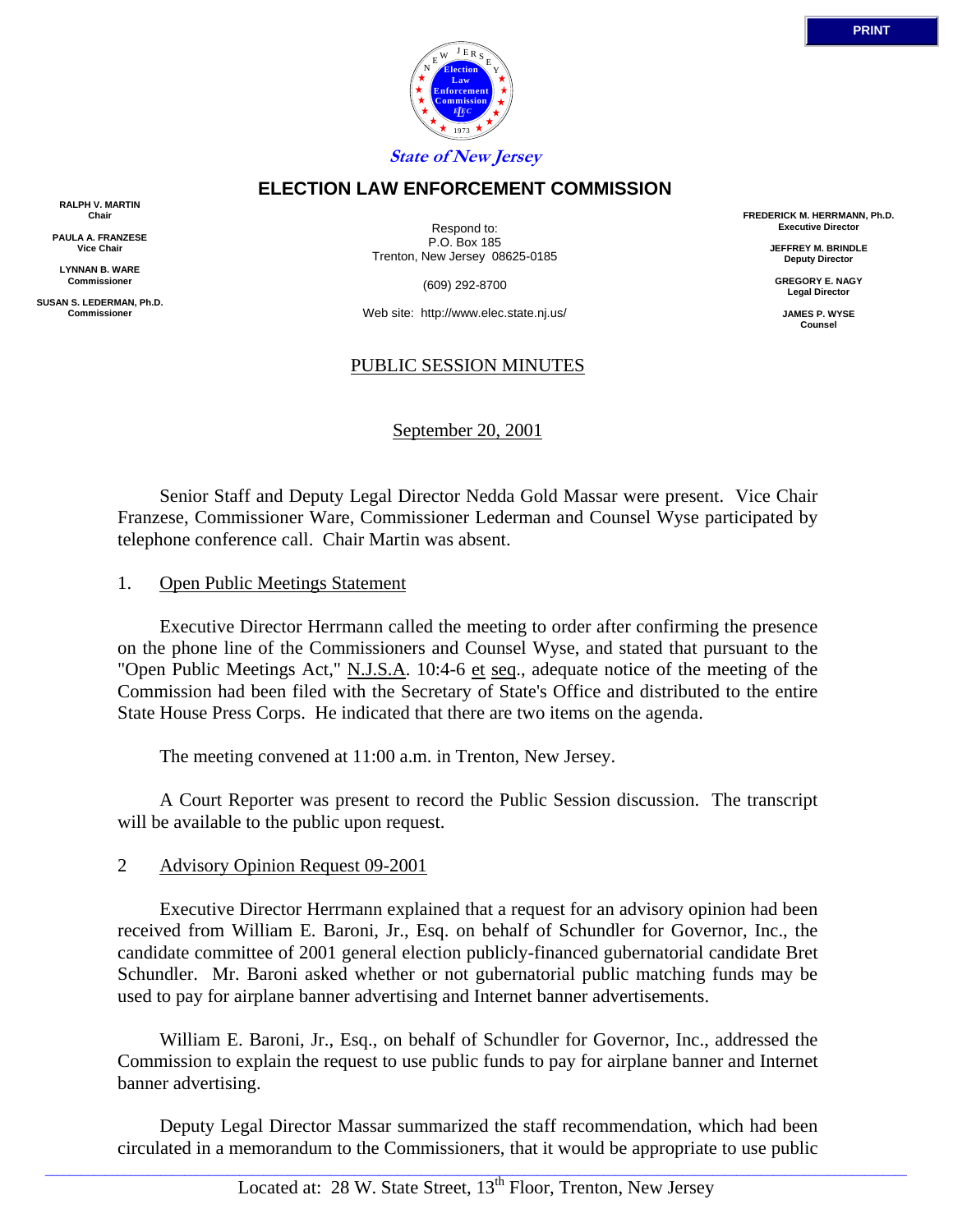### Public Session Minutes September 20, 2001 Page 2

matching funds to pay for airplane banner and Internet banner advertising because the Campaign Reporting Act permits public funds to be used for various methods of communications to voters.

 On a motion by Commissioner Lederman, seconded by Commissioner Ware and passed by a vote of 3-0, the Commission approved the staff recommendation in Advisory Opinion Request 09-2001 and directed staff to issue the response.

### 3. Request for Expedited Hearing

 Executive Director Herrmann explained that the second item on the agenda was a discussion of a Petition and Request for Expedited Hearing received from Peter G. Sheridan, Esq., in DiGaetano, et al v. First Jersey Committee, et al. Mr. Sheridan asked the Commission to undertake an immediate review of allegations concerning possible excessive contributions made to and received by legislative candidates in the 2001 general election.

Public Comments were received from the following individuals:

- Peter G. Sheridan, Esq., on behalf of Paul DiGaetano;
- Robert Levy, Esq., on behalf of the Assembly candidates named in the Petition;
- William Tambussi, Esq., on behalf of First Jersey Committee and George E. Norcross.

Vice Chair Franzese asked to hear from staff concerning the petition.

 Legal Director Nagy summarized the staff recommendation that the Commission does not have the special equitable powers that exist under Section 22.1 of the Campaign Reporting Act that provides a preelection remedy in Superior Court for allegations of excessive contributions. According to Mr. Nagy, Section 22 provides for penalizing a candidate who is found after a plenary hearing to have violated the contribution limit statute, a proceeding best suited for postelection action. Legal Director Nagy explained that if a violation is found in a preelection Superior Court Section 22.1 action, the Commission can proceed under Section 22 to seek a penalty against the contributor or candidate for the making or receipt of an excessive contribution.

On a motion by Commissioner Lederman, seconded by Commissioner Ware and passed by a vote of 3-0, the Commission denied the petition and request for expedited hearing.